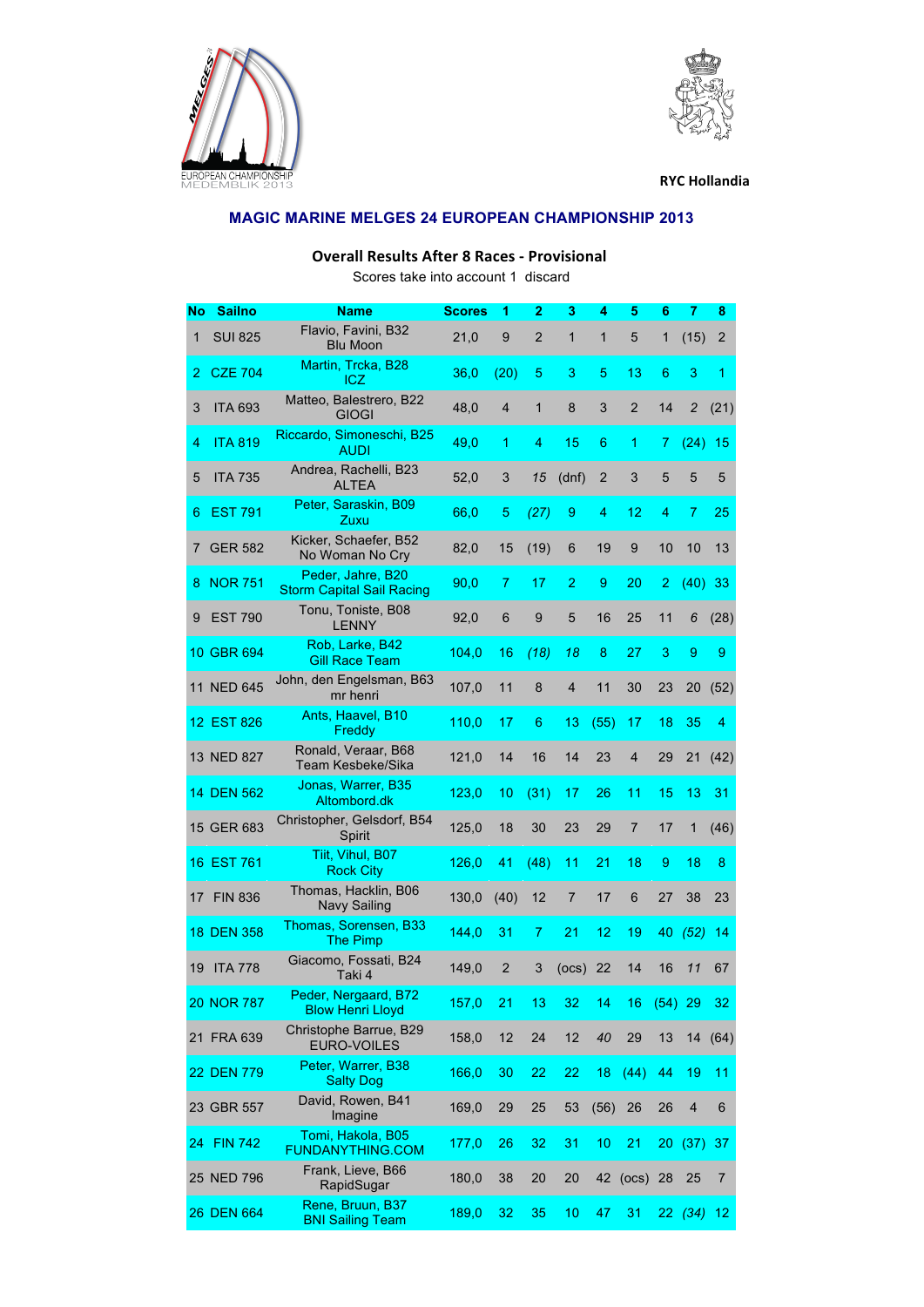|    | 27 AUT 716     | Michael, Schineis, B27<br><b>PURE</b>                | 190,0 | 8     | 11   | (59)  | 31             | 36   | 38        | 12         | 54   |
|----|----------------|------------------------------------------------------|-------|-------|------|-------|----------------|------|-----------|------------|------|
|    | 28 NED 715     | Wietze, Zetzema, B64<br><b>Alice in Waterland</b>    | 194,0 | 44    | 42   | 35    | 15             | 8    | (51)      | -16        | 34   |
|    | 29 SWE 666     | Pablo, Soldano, B13<br>Floda Systemskylt             | 194,0 | 28    | 10   | 26    | 20             | 43   | 24        | (65)       | 43   |
| 30 | <b>SUI 382</b> | Michael, Good, B30<br>Aile                           | 196,0 | 13    | (47) | 34    | 44             | 23   | 45        | 8          | 29   |
|    | 31 UKR 661     | Vasyl, Gureyev, B03<br><b>BARMALEY</b>               | 199,0 | 34    | 43   | (dsq) | 30             | 22   | 41        | 26         | 3    |
|    | 32 SWE 408     | Tomas, Skalen, B11<br>Gransegel                      | 208,0 | 33    | 44   | 41    | 25             | 10   | 19        | 22         | (59) |
|    | 33 SWE 667     | Martin, Fridh, B14<br>Mjoehunden                     | 209,0 | 36    | 29   | 16    | 33             | 35   | 30        | 30         | (56) |
|    | 34 DEN 612     | Kris, Houmann, B36<br>Melges.dk                      | 212,0 | 37    | 14   | 24    | $\overline{7}$ | 39   | 31        | $(60)$ 60  |      |
|    | 35 GER 690     | Markus, Scheel, B55<br><b>PLATO</b>                  | 214,0 | (ocs) | 39   | 19    | 43             | 40   | 46        | 17         | 10   |
|    | 36 DEN 823     | Bo Boje, Pedersen, B39<br><b>UpUpUp</b>              | 216,0 | 39    | 21   | 27    | 13             | 38   | (60)      | -42        | 36   |
|    | 37 GER 756     | Jan, Huessermann, B57<br>Panta Rhei                  | 220,0 | 19    | 37   | 42    | 27             | 15   | 32        | (63)       | 48   |
|    | 38 UKR 485     | Andriy, Yano, B01<br>Arctur                          | 227,0 | 23    | 28   | 45    | 37             | 45   |           | 33 (68) 16 |      |
| 39 | <b>FIN 437</b> | Heikki, Pulsa, B04<br>Candy                          | 234,0 | 22    | 26   | 47    | 28             | 33   | $(63)$ 23 |            | 55   |
|    | 40 NED 117     | Maarten, Jamin, B60<br><b>Team winergy</b>           | 243,0 | 49    | 23   | 36    | 41             | (59) | 8         | 28         | 58   |
|    | 41 GER 355     | Nils, Hollenbeck, B47<br>Hangover                    | 246,0 | 43    | (54) | 38    | 36             | 37   | 21        | 44         | 27   |
|    | 42 NED 789     | Carlo, Vroon, B65<br><b>GELIKT</b>                   | 253,0 | 24    | 38   | 30    | 46             | 24   | (55)      | 50         | 41   |
|    | 43 DEN 454     | Peter, Havn, B34<br>Miss Niel Pryde Sails            | 257,0 | 25    | 34   | 46    | 35             | 41   | $(61)$ 32 |            | 44   |
|    | 44 SWE 508     | Carl, Akerson, B12<br><b>Sitting Duck</b>            | 278,0 | 27    | (36) | 57    | 50             | 47   | 37        | 36         | 24   |
|    | 45 NOR 418     | Henrik, Larsen, B18<br>Parody                        | 279,0 | 48    | 40   | 39    | 38             | (49) | 39        | 45         | 30   |
|    | 46 GER 191     | Conrad, Brinkmann, B43<br><b>Sputnik</b>             | 280,0 | 57    | 53   | 25    | 34             | 42   |           | 43 (61)    | 26   |
|    | 47 HUN 589     | Attila, Bujaky, B16<br>H <sub>0</sub> D              | 296,0 | 47    | 41   | 62    | (58)           | 28   | 25        | 62         | 22   |
|    | 48 NED 833     | John, de Vaan, B69<br>Fanion                         | 306,0 | 45    | 49   | 49    | 32             | 53   |           | 12(67)     | 66   |
|    | 49 GBR 384     | Roger, Tait, B40<br>Filska                           | 307,0 | 46    | 45   | 48    | 61             | 48   | $(66)$ 41 |            | 18   |
|    | 50 SLO 726     | Jure, Jerkovic, B15<br>Atena                         | 310,0 | (54)  | 51   | 40    | 39             | 46   | 50        | 39         | 45   |
|    | 51 UKR 551     | Oleg, Dyvinets, B02<br>Marusia                       | 315,0 | (66)  | 56   | 37    | 49             | 32   | 49        | 57         | 35   |
|    | 52 NED 205     | Marco, Scholten, B61<br><b>Joint Venture</b>         | 322,0 | 35    | 62   | 28    | 24             | 51   | 59        | (55)       | 63   |
|    | 53 GER 439     | Dario, Shonubi, B48<br>Stresemann                    | 329,0 | 50    | 58   | 44    | 60             | 65   | $(68)$ 33 |            | 19   |
|    | 54 GER 677     | Maximilian, Weiss, B53<br><b>White Room</b>          | 330,0 | 42    | (52) | 33    | 53             | 34   | 65        | 53         | 50   |
| 55 | <b>SUI 530</b> | Thierry, Verhulst, B31<br><b>MAD COW</b>             | 332,0 | 53    | 50   | 29    | (63)           | 55   | 34        | 54         | 57   |
|    | 56 NED 801     | Wessel, Colsen, B67<br><b>DRV</b>                    | 344,0 | (63)  | 33   | 58    | 51             | 56   | 57        | 49         | 40   |
|    | 57 GER 499     | Frank, Moewert, B49<br>Equinox                       | 348,0 | 51    | (68) | 52    | 54             | 63   | 48        | 27         | 53   |
|    | 58 GER 266     | Jan, Schmidt, B45<br><b>Bostik Bad Boys</b>          | 352,0 | 60    | 57   | 54    | 68             | 50   | $(69)$ 43 |            | 20   |
| 59 | <b>LIE 581</b> | Marc, Eriks, B58<br>PhoeniX                          | 354,0 | (61)  | 46   | 50    | 45             | 54   | 47        | 47         | 51   |
|    | 60 NED 112     | Willem, Van Walt Meijer, B59<br><b>Razzle Dazzle</b> | 366,8 | 62    | 61   | 43    | 57             | 68   | 42        | 46         | (69) |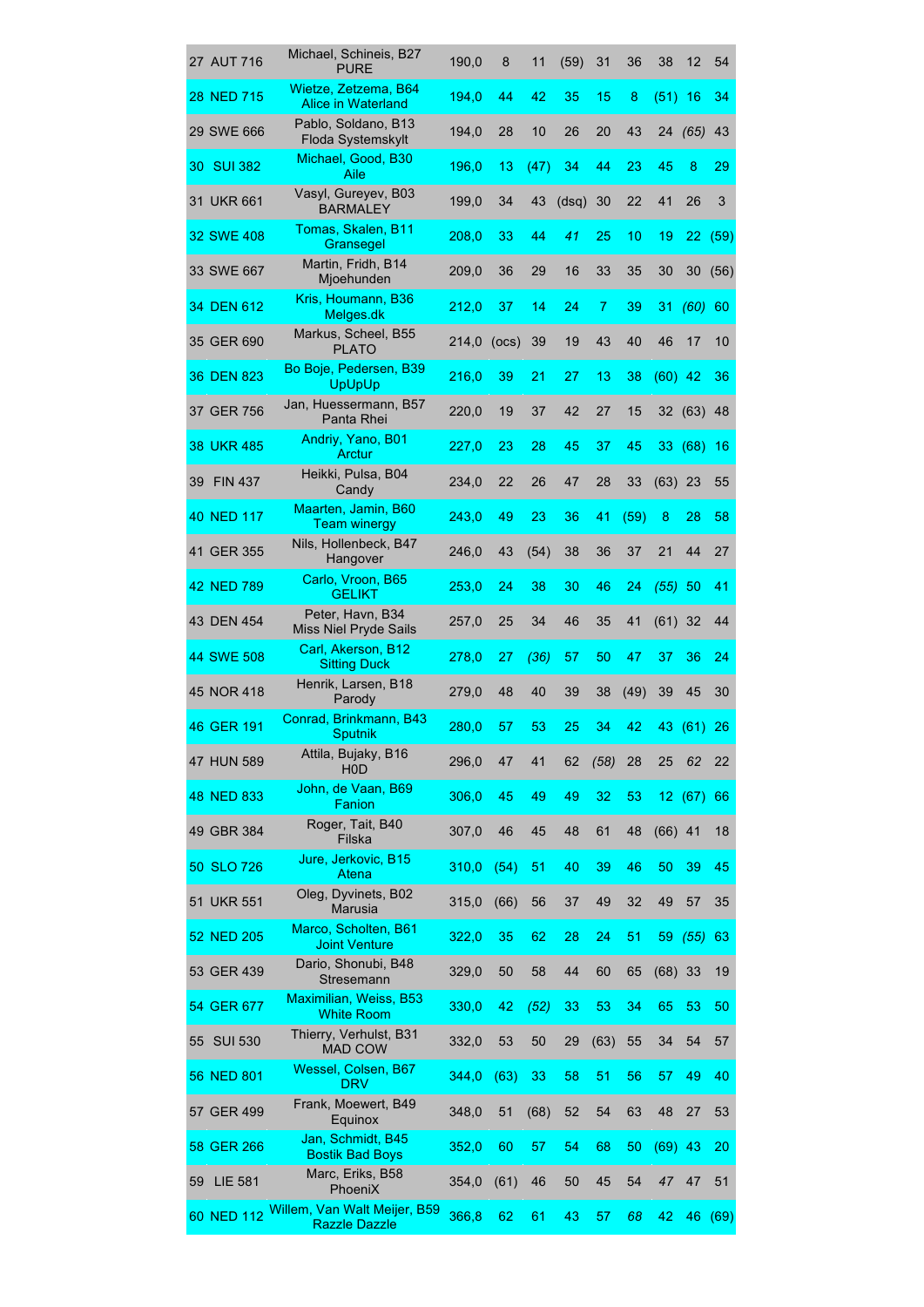| 61 SVK 828 | Daniel, Kris, B71<br><b>INFINITY</b>                     | 397,0 | 52    | 69    | (63)        | 62 | dnf  | 64        | 48        | 17   |
|------------|----------------------------------------------------------|-------|-------|-------|-------------|----|------|-----------|-----------|------|
| 62 NOR 374 | Eline, Snerlebakken, B17<br><b>Hysteria Sailing Team</b> | 398,0 | 65    | 59    | 55          | 59 | 62   | $(67)$ 59 |           | 39   |
| 63 NED 329 | Mathijs, Leenheer, B62<br>Kiwi                           | 403,0 | 56    | (60)  | 51          | 52 | 52   | 53        | 64        | 68   |
| 64 NED 777 | Maarten, De Pooter, B70<br><b>WeFly</b>                  | 404.0 | 67    | 63    | 60          | 48 | (58) | 35        | 66        | 65   |
| 65 GER 730 | Mmarcus, Moerchen, B56<br><b>VIERINAMWECKLA</b>          | 408,0 | 68    | 67    | 64          | 66 | 60   | 36        | $(69)$ 47 |      |
| 66 GER 263 | Carsten, Ortlieb, B44<br><b>No Limits</b>                | 413,0 | 59    | 66    | (dnf)       | 64 | 64   | 58        | 31        | dnf. |
| 67 AUT 251 | Josef, Hackl, B26<br>Kookaburra                          | 414,0 | 58    | 55    | $(dsq)$ dsq |    | 66   | 56        | 56        | 38   |
| 68 GER 327 | Rolf, Thoma, B46<br><b>Ballyhoo Reloaded</b>             | 417,0 | 55    | (dnf) | 61          | 67 | 57   | 70        | 58        | 49   |
| 69 GER 502 | Ullrich, Paech, B50<br>Wikinger                          | 425.0 | 64    | (65)  | 56          | 65 | 61   | 52        | 51        | 62   |
| 70 GER 503 | Michael, Kramer, B51<br><b>Diabolo</b>                   | 464.0 | (dnf) | 64    | dnf         | 69 | 67   | 62        | 70        | 61   |

RDG-results are as follows:

NED 112 Willem, Van Walt Meijer, B59 Razzle Dazzle race 5: 55.8 scores

## Scoring penalties are as follows:

| <b>ITA 693</b> | Matteo, Balestrero, B22<br>GIOGI                    | race 7 | 2, $2 \rightarrow 16$ scores, zfp   |
|----------------|-----------------------------------------------------|--------|-------------------------------------|
| <b>ITA 735</b> | Andrea, Rachelli, B23<br><b>ALTEA</b>               | race 2 | 15, 15 --> 29 scores, zfp           |
| <b>EST 791</b> | Peter, Saraskin, B09<br>Zuxu                        | race 2 | 27, 27 --> 41 scores, zfp           |
| <b>EST 790</b> | Tonu, Toniste, B08<br><b>LENNY</b>                  | race 7 | 6, $6 \rightarrow 20$ scores, zfp   |
| <b>GBR 694</b> | Rob, Larke, B42<br><b>Gill Race Team</b>            | race 2 | 18, 18 --> 32 scores, zfp           |
| GBR 694        | Rob, Larke, B42<br>Gill Race Team                   | race 3 | 18, 18 --> 32 scores, zfp           |
| <b>DFN 358</b> | Thomas, Sorensen, B33<br><b>The Pimp</b>            | race 7 | 52, $52 \rightarrow 66$ scores, zfp |
| <b>ITA 778</b> | Giacomo, Fossati, B24<br>Taki 4                     | race 7 | 11, 11 --> 25 scores, zfp           |
| <b>FRA 639</b> | <b>Christophe Barrue, B29</b><br><b>EURO-VOILES</b> | race 4 | 40, 40 --> 54 scores, zfp           |
| <b>DEN 664</b> | Rene, Bruun, B37<br><b>BNI Sailing Team</b>         | race 7 | 34, 34 --> 48 scores, zfp           |
| <b>SWE 666</b> | Pablo, Soldano, B13<br>Floda Systemskylt            |        | race 7 65, 65 --> 71 scores, zfp    |
| <b>SWE 408</b> | Tomas, Skalen, B11<br>Gransegel                     |        | race 3 41, 41 --> 55 scores, zfp    |
| <b>DEN 612</b> | Kris, Houmann, B36<br>Melges.dk                     |        | race 7 60, 60 -- > 71 scores, 2 zfp |
| <b>NED 789</b> | Carlo, Vroon, B65<br><b>GELIKT</b>                  | race 6 | 55, 55 --> 69 scores, zfp           |
| <b>SWE 508</b> | Carl, Akerson, B12<br><b>Sitting Duck</b>           |        | race 2 36, 36 --> 64 scores, arb    |
| <b>HUN 589</b> | Attila, Bujaky, B16<br>H <sub>0</sub> D             |        | race 4 58, 58 --> 71 scores, zfp    |
| <b>HUN 589</b> | Attila, Bujaky, B16<br>H <sub>0</sub> D             |        | race 7 62, 62 - > 71 scores, zfp    |
| <b>NED 205</b> | Marco, Scholten, B61<br><b>Joint Venture</b>        | race 7 | 55, 55 --> 69 scores, zfp           |
| <b>GER 677</b> | Maximilian, Weiss, B53                              | race 2 | 52, 52 --> 66 scores, zfp           |